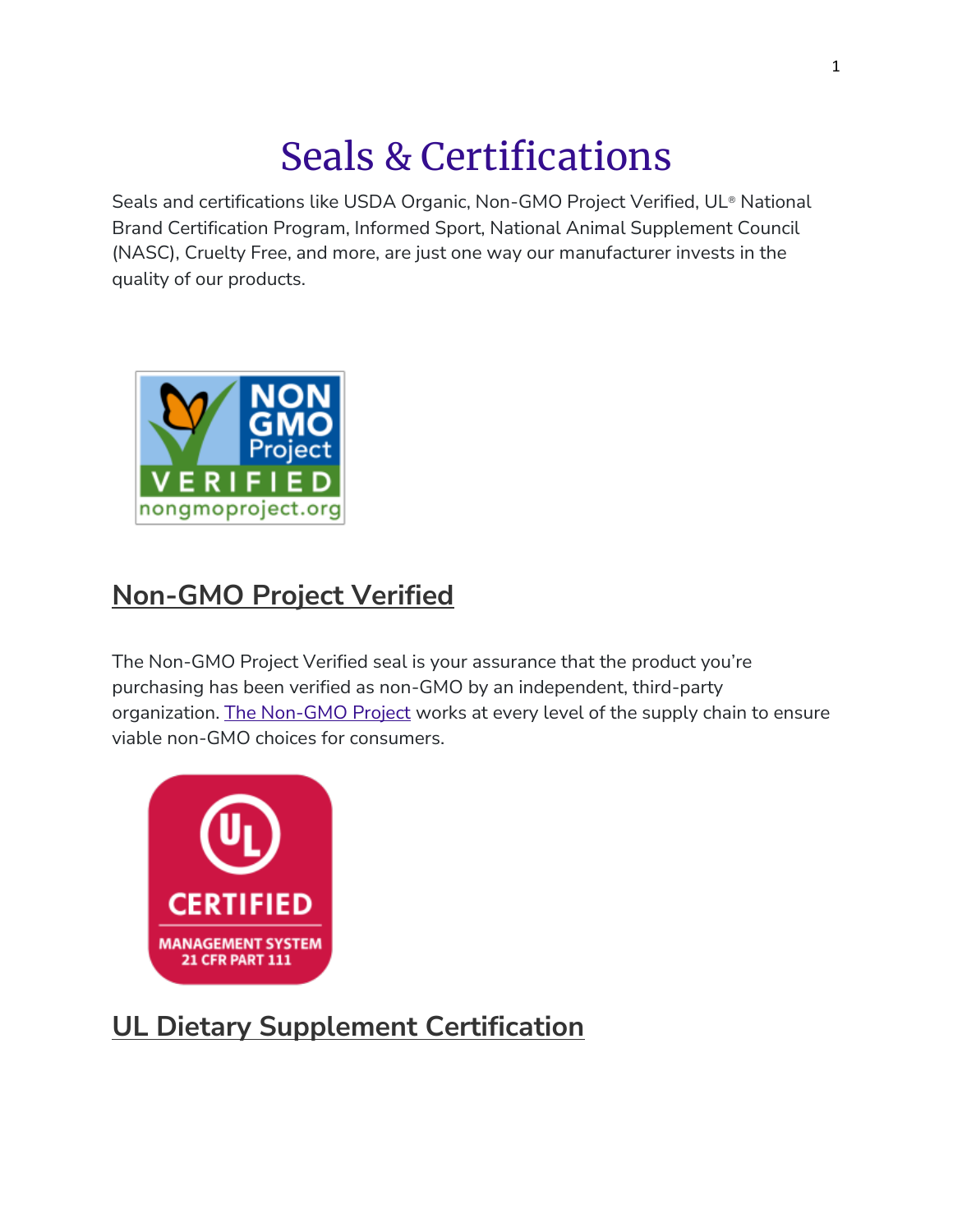The purpose of the UL® National Brand Certification Program (NBCP) is to assess the extent to which an organization conforms to the applicable regulations and/or standards regarding the products being manufactured. Our manufacturer was one of the first companies to be certified by Underwriters Laboratories (UL) for its dietary supplement manufacturing process, following inspection of its good manufacturing practice and quality system in conformance with UL Certified Management System 21 CFR Part 111. The scope of inspection includes the manufacturing, packaging, warehousing, and distribution of dietary supplement tablets, capsules, powders, and softgels at their facilities.



#### **[GMP](https://www.nowfoods.com/quality-safety/seals-certificates/gmp)**

Our manufacturer closely adheres to both mandatory United States Food and Drug Administration (U.S. FDA) Current Good Manufacturing Practices [\(CGMP\)](https://www.fda.gov/Drugs/DevelopmentApprovalProcess/Manufacturing/ucm169105.htm) regulations and voluntary Natural Products Association (NPA) Good Manufacturing Practices [\(GMP\)](https://www.nowfoods.com/node/40406) regulations. Good manufacturing practices ensure compliance with sanitation, processing, documentation and testing requirements that are designed to promote consistent, highly reproducible product quality and safety.



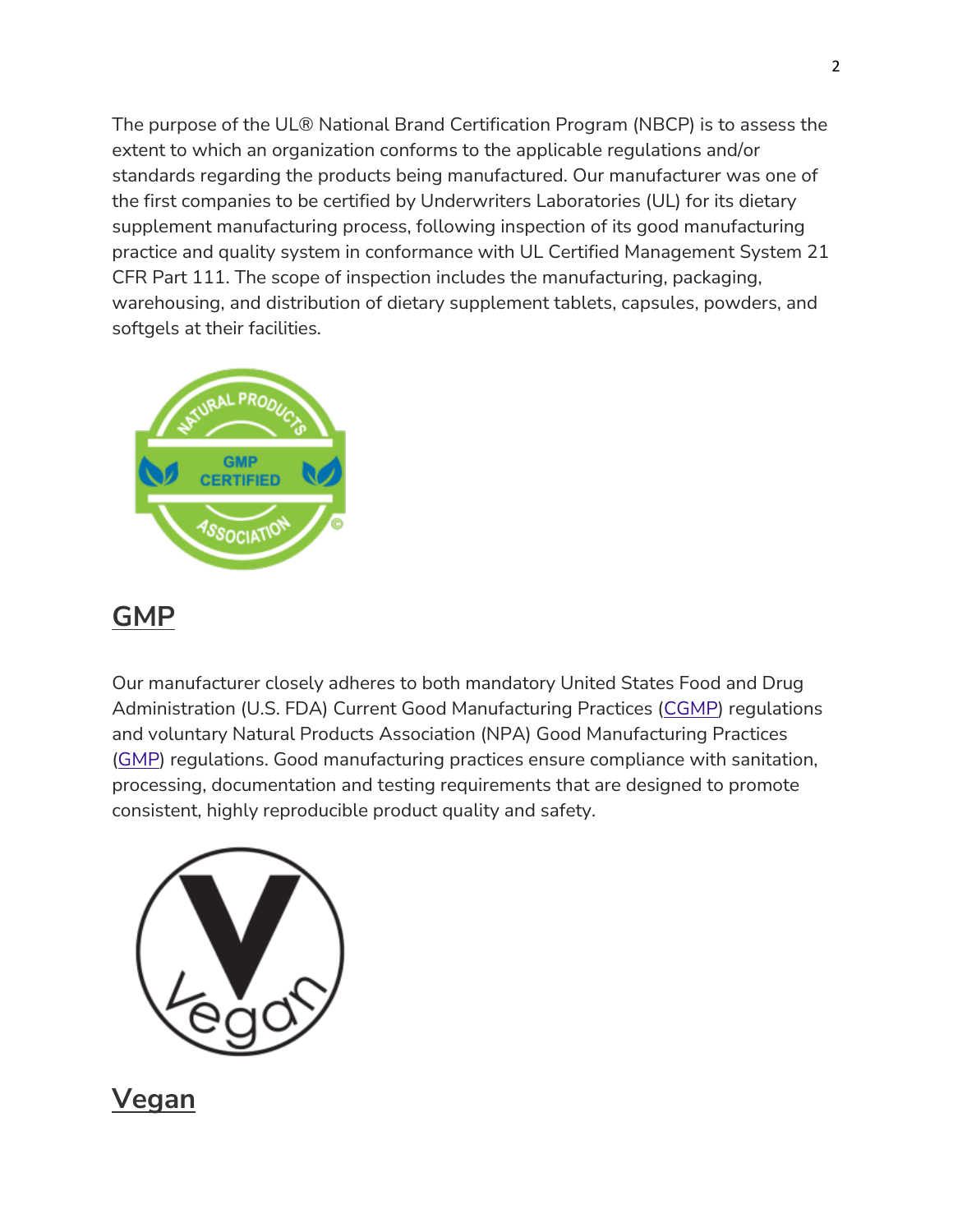Our products bearing the vegan seal have been carefully screened to ensure the absence of meat, eggs, dairy, and any other ingredients sourced from animals.



Our products bearing the gluten-free seal are products that have been tested to ensure 20 ppm (parts per million) or less of gluten.



## **[GOED](https://www.nowfoods.com/quality-safety/seals-certificates/goed)**

Our manufacturer is happy to display the GOED Proud Member logo, which was created to allow members of GOED, the Global Organization of EPA and DHA Omega-3s, to showcase their commitment to integrity, responsible behavior, and the production of quality products. As a GOED member, Our manufacturer adheres to the quality and ethical guidelines of GOED. The GOED Voluntary Monograph is the industry benchmark for omega-3 quality and members with products within the scope of the monograph are required to uphold these quality standards. The use of GOED's Proud Member logo ensures our customers that our manufacturer aspires to ethical business behavior and the manufacture of quality omega-3 products.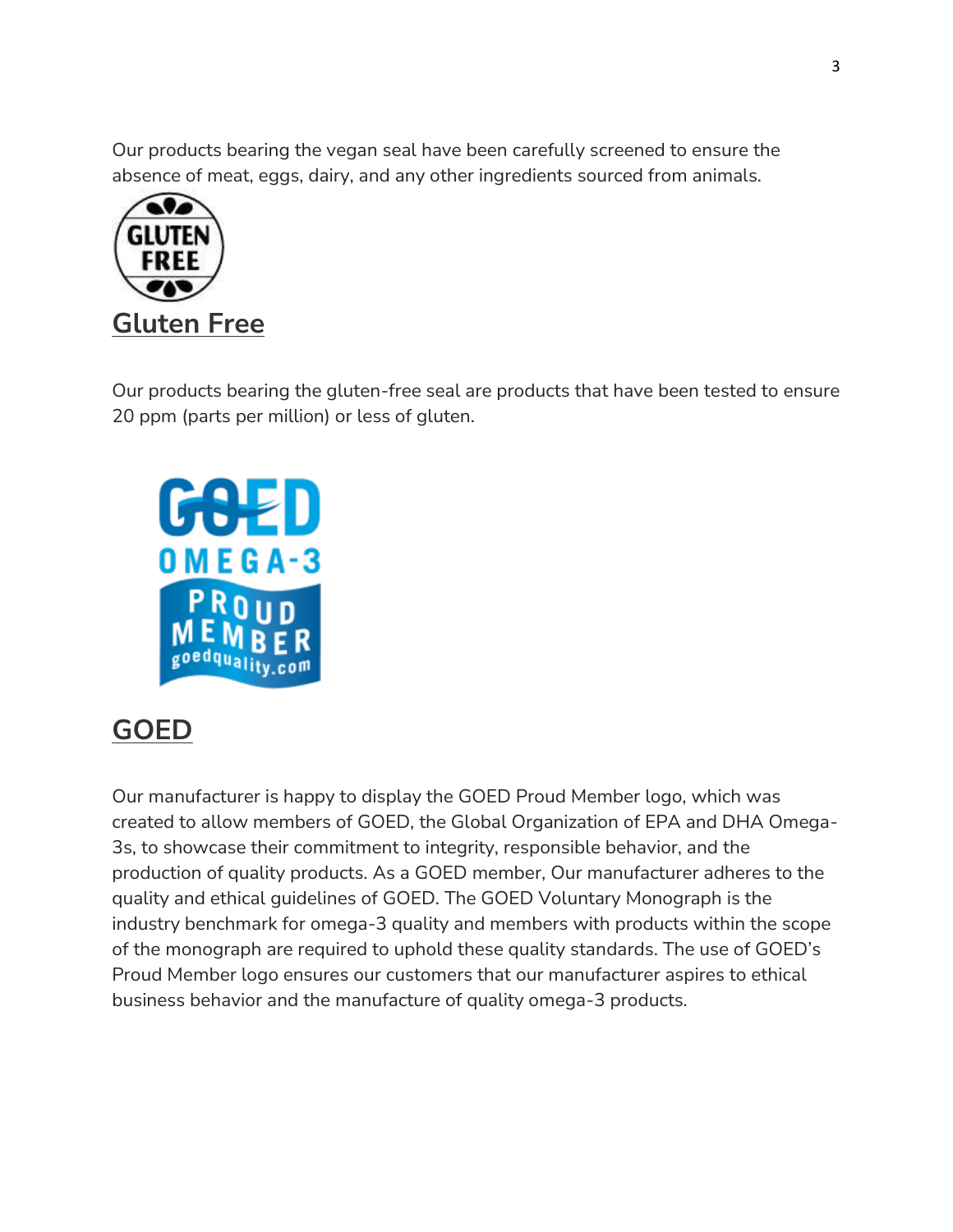

## **[Friend of the Sea](https://www.nowfoods.com/quality-safety/seals-certificates/friend-sea)**

Our manufacturer is proud to offer [Friend of the Sea©](http://www.friendofthesea.org/) certified products, which are produced using sustainably harvested fish and krill. Friend of the Sea© is a non-profit, non-governmental organization that seeks to conserve our planet's marine habitat, protecting marine environments and sea life by promoting sustainable fishing methods and fighting against over-exploitation.



## **[No Artificial Sweeteners](https://www.nowfoods.com/quality-safety/seals-certificates/no-artificial-sweeteners)**

Looking to avoid artificial sweeteners? The "No Artificial Sweeteners" seal on our products is your assurance that they've been manufactured without the use of any synthetic sweeteners. Our manufacturer avoids using artificial sweeteners in all of our products whenever possible.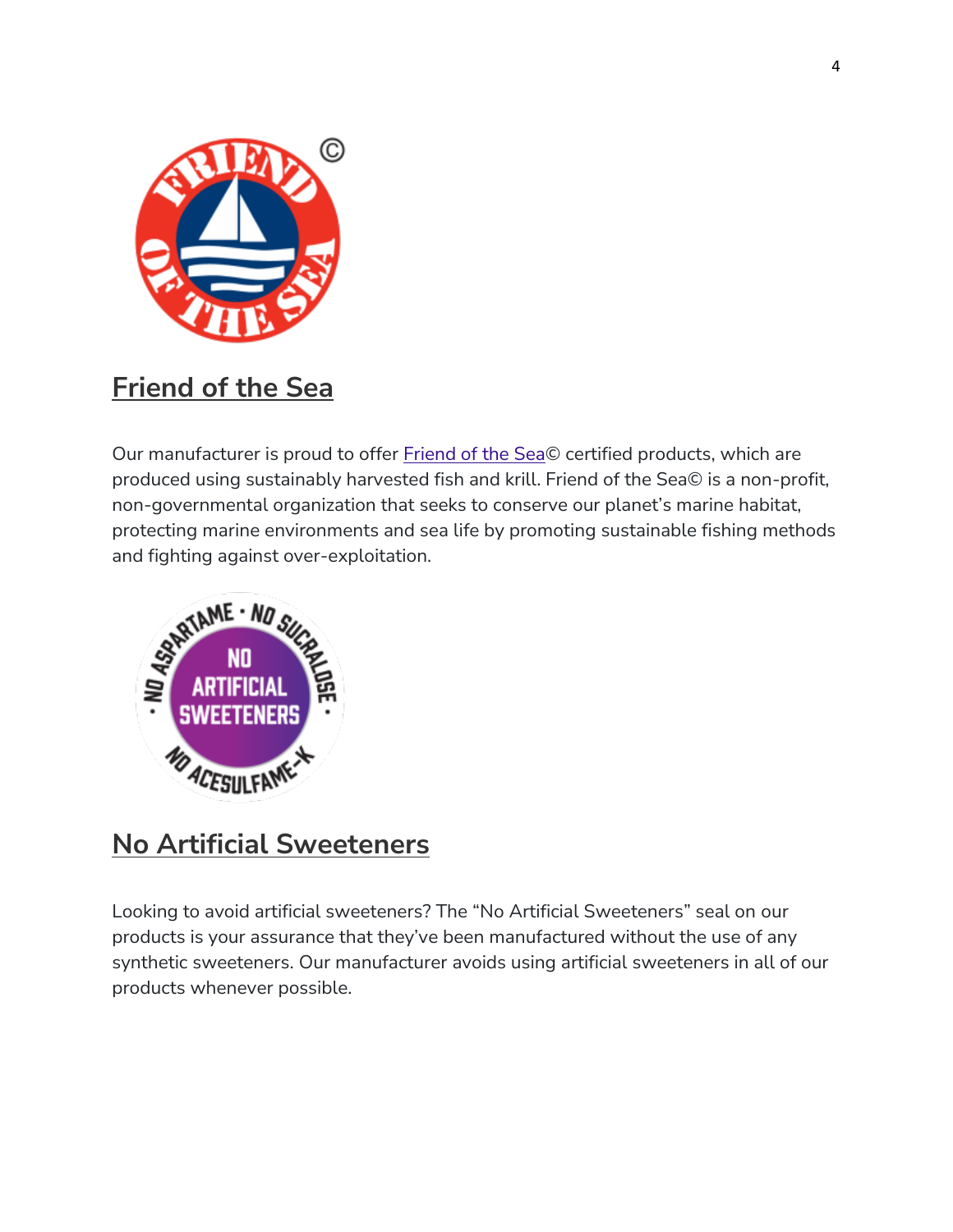

#### **[Certified Gluten Free](https://www.nowfoods.com/quality-safety/seals-certificates/certified-gluten-free)**

Our manufacturer's Certified Gluten-Free products adhere to standards established by The Gluten-Free Certification Organization [\(GFCO\)](http://www.gfco.org/), which require certified gluten-free products to be manufactured using only ingredients that contain 10 ppm (parts per million) or less of gluten.



## **[Non-GMO](https://www.nowfoods.com/quality-safety/seals-certificates/non-gmo)**

With our manufacturer's Non-GMO Assured products you're getting natural products that have been carefully screened to ensure the absence of genetically modified organisms, or GMOs. Our manufacturer is [committed to the use of non-GMO](https://www.nowfoods.com/node/40421)  [ingredients](https://www.nowfoods.com/node/40421) in our products.